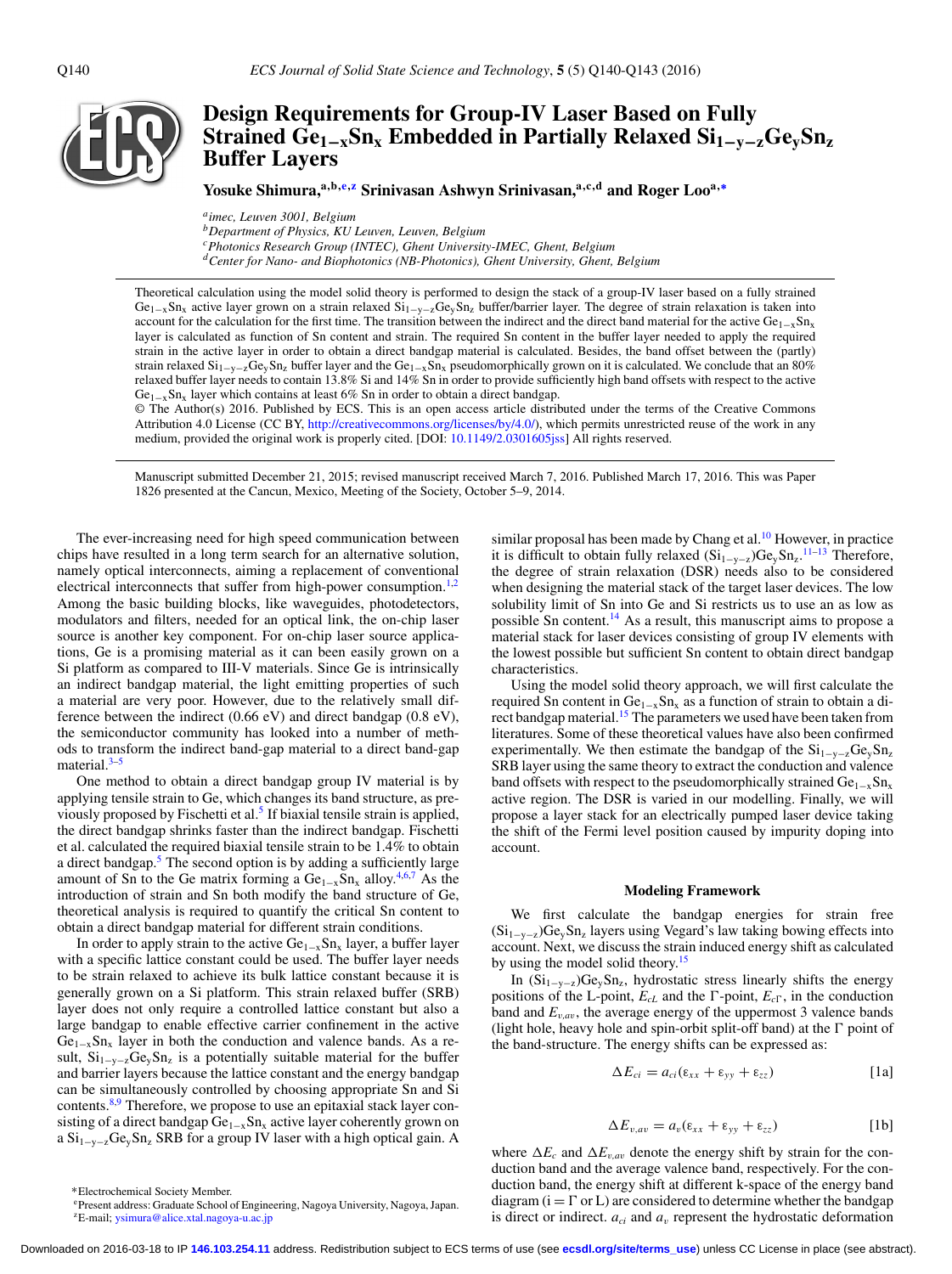|                                      |                         | Si              | Ge                  | Sn             |
|--------------------------------------|-------------------------|-----------------|---------------------|----------------|
| Lattice constant                     | $a$ (nm)                | 0.54307         | 0.56573             | 0.64892        |
| Average valence band energies        | $\Delta E_{v,ave}$ (eV) | $-0.75^{10,17}$ | $\Omega$            | $0.85^{10,17}$ |
| Band gaps                            | $E_{g,\Gamma}$ (eV)     | 4.185           | 0.7985              | $-0.413$       |
|                                      | $E_{g,L}$ (eV)          | 1.65            | 0.664               | 0.092          |
|                                      | $\Delta_{so}$ (eV)      | 0.044           | 0.29                | 0.8            |
| Deformation potentials               | $a_{c}$ (eV)            | $-9.64^{18}$    | $-7.50^{18}$        | $-5.75^{18}$   |
|                                      | $a_{cL}$ (eV)           | $-1.42^{19}$    | $-1.46^{20}$        | $-2.14^{21}$   |
|                                      | $a_v$ (eV)              | $2.28^{18}$     | $2.14^{18}$         | $1.51^{18}$    |
|                                      | $b_s$ (eV)              | $-2.1$          | $-1.88^{22}$        | $-2.7$         |
| Elastic constants                    | $C_{11}$ (GPa)          | 165.77          | 128.53              | 69             |
|                                      | $C_{12}$ (GPa)          | 63.93           | 48.26               | 29.3           |
| Bowing parameters for $Ge_{1-x}Sn_x$ | $b_L$ (eV)              |                 | $1.11 - 0.78x^{23}$ |                |
|                                      | $b_{\Gamma}$ (eV)       |                 | $2.66 - 5.4x^{23}$  |                |
|                                      | $b_1$ (nm)              |                 | $0.0041^{12}$       |                |
| Bowing parameters for $Si_{1-v}Ge_v$ | $b_L$ (eV)              |                 | 0.169               |                |
|                                      | $b_{\Gamma}$ (eV)       |                 | 0.21                |                |
|                                      | $b_1$ (nm)              |                 | $-0.0026^{16}$      |                |
|                                      |                         |                 |                     |                |

<span id="page-1-0"></span>**Table I. Material parameters used for the calculation (at room temperature). Values are from Ref. [10](#page-3-9) except those with indications.**

potential for the conduction band at the  $\Gamma$  or L valley and the valence band, respectively.  $\varepsilon_{xx}$  and  $\varepsilon_{yy}$  denote the strain in the  $(Si_{1-y-z})Ge_ySn_z$ layer in the direction parallel to the  $(Si_{1-y-z})Ge_ySn_z/substrate$  interface, and ε*zz* is the strain perpendicular to the plane of the interface. The impact of DSR is considered in these strain values. In order to estimate the strain, the lattice constant of  $(Si_{1-y-z})Ge_ySn_z$  was estimated using Vegard's law with bowing parameters of for lattice constant,  $b_1$ ,  $12,16$  $12,16$ We assume the bowing parameter for the  $Si_{1-z}Sn_z$  lattice constant to be 0.

In addition, the shear components of the strain lead to additional splitting in the valence bands, their relative positions from  $E_{v,av}$  can be expressed as:<sup>15</sup>

$$
\Delta E_{v, hh} = \frac{1}{3} \Delta_0 - \frac{1}{2} \delta E_{001}
$$
 [2a]

$$
\Delta E_{v,lh} = -\frac{1}{6}\Delta_0 + \frac{1}{4}\delta E_{001} + \frac{1}{2}\bigg[\Delta_0^2 + \Delta_0\delta E_{001} + \frac{9}{4}(\delta E_{001})^2\bigg]^{1/2}
$$
\n<sup>(2b)</sup>

where  $\Delta E_{v,hh}$  and  $\Delta E_{v,hh}$  are the energy shifts for the heavy and light hole bands, respectively.  $\Delta_0$  denotes spin-orbit splitting, and  $\delta E_{001}$  $= 2b_s(\epsilon_{zz} - \epsilon_{xx})$ , where  $b_s$  is the shear deformation potential. For the conduction band at the L point, we do not have to consider this additional splitting by shear components of the strain as the 8 valleys along  $\langle 111 \rangle$  can be treated as equivalent when stressed along the (001) plane for a  $(Si_{1-y-z})Ge_ySn_z$  material. As a result, the bandgap of strained  $(Si_{1-y-z})Ge_ySn_z$  can be calculated from the bandgap of an relaxed layer together with the energy shift caused by strain.

All other parameters, represented as  $P_{SiGeSn}$ , except the bandgap and lattice constant were linearly interpolated as:

$$
P_{SiGeSn} = P_{Si} (1 - y - z) + P_{Ge} y + P_{Sn} z \tag{3}
$$

A summary of the material parameters used in this work for pure Si, Ge and Sn is listed in Table [I.](#page-1-0) The impact of strain on these parameters has not been reported in literature and therefore, these strain effects are not considered in Eq. [3.](#page-1-1)

#### <span id="page-1-1"></span>**Results**

*Transition to direct bandgap material for Ge<sub>1−x</sub>Sn<sub>x</sub>.—The cal*culated lowest bandgap energy of  $Ge_{1-x}Sn_x$  as a function of both Sn content and biaxial strain is shown in Fig. [1.](#page-1-2) The colored region corresponds to the case in which the  $\Gamma$  point is lower than L point in the conduction band resulting in a direct bandgap material. The uncolored region corresponds to the case of an indirect bandgap. The black solid lines represents the band-gap of the material. The bending of these solid lines are observed close to direct/indirect bandgap transition reflecting the different dependencies of the  $\Gamma$ -valley and L-valley on composition and strain. Similarly, the same bending phenomena are observed close to the transition from compressive to tensile strain as the uppermost valence band changes between light hole and heavy hole. The area at the left of the red dashed line corresponds to  $Ge_{1-x}Sn_x$ with a compressive stress higher than strained Ge<sub>1−x</sub>Sn<sub>x</sub> grown on relaxed Ge. In practice, this can be achieved by growing  $Ge_{1-x}Sn_x$  lattice matched to  $Si_{1-v}Ge_v$ . When fully compressively strained  $Ge_{1-x}Sn_x$  is grown on Ge (red dashed line),  $Ge_{1-x}Sn_x$  is always indirect. With sufficient partial relaxation, the Ge<sub>1−x</sub>Sn<sub>x</sub> can become a direct bandgap material if it contains sufficient Sn. As a result, the minimum Sn content necessary to make  $Ge_{1-x}Sn_x$  a direct bandgap material decreases with decreasing compressive strain. This decrease in minimum Sn content continues for tensile strained. This can for example be obtained by growing strained  $Ge_{1-x}Sn_x$  on fully relaxed  $Ge_{1-y}Sn_y$  with x < y. A direct bandgap material is also obtained for tensile strained Ge (purple dashed line) with sufficiently strain which we calculated to be at least 1.8%.

<span id="page-1-2"></span>

**Figure 1.** Theoretically calculated bandgap of Ge<sub>1−x</sub>Sn<sub>x</sub> as functions of Sn content and strain. The conditions to obtain direct bandgap material are fulfilled for the colored region. The calculated bandgap values are also shown. The blue and red dashed lines represent the fully relaxed  $Ge_{1-x}Sn_x$  and the strained  $Ge<sub>1-x</sub>Sn<sub>x</sub>$  pseudomorphically grown on unstrained Ge, respectively. The area between the red dashed line and the blue dashed line corresponds to partial relaxed Ge<sub>1−x</sub>Sn<sub>x</sub> epitaxially grown on Ge.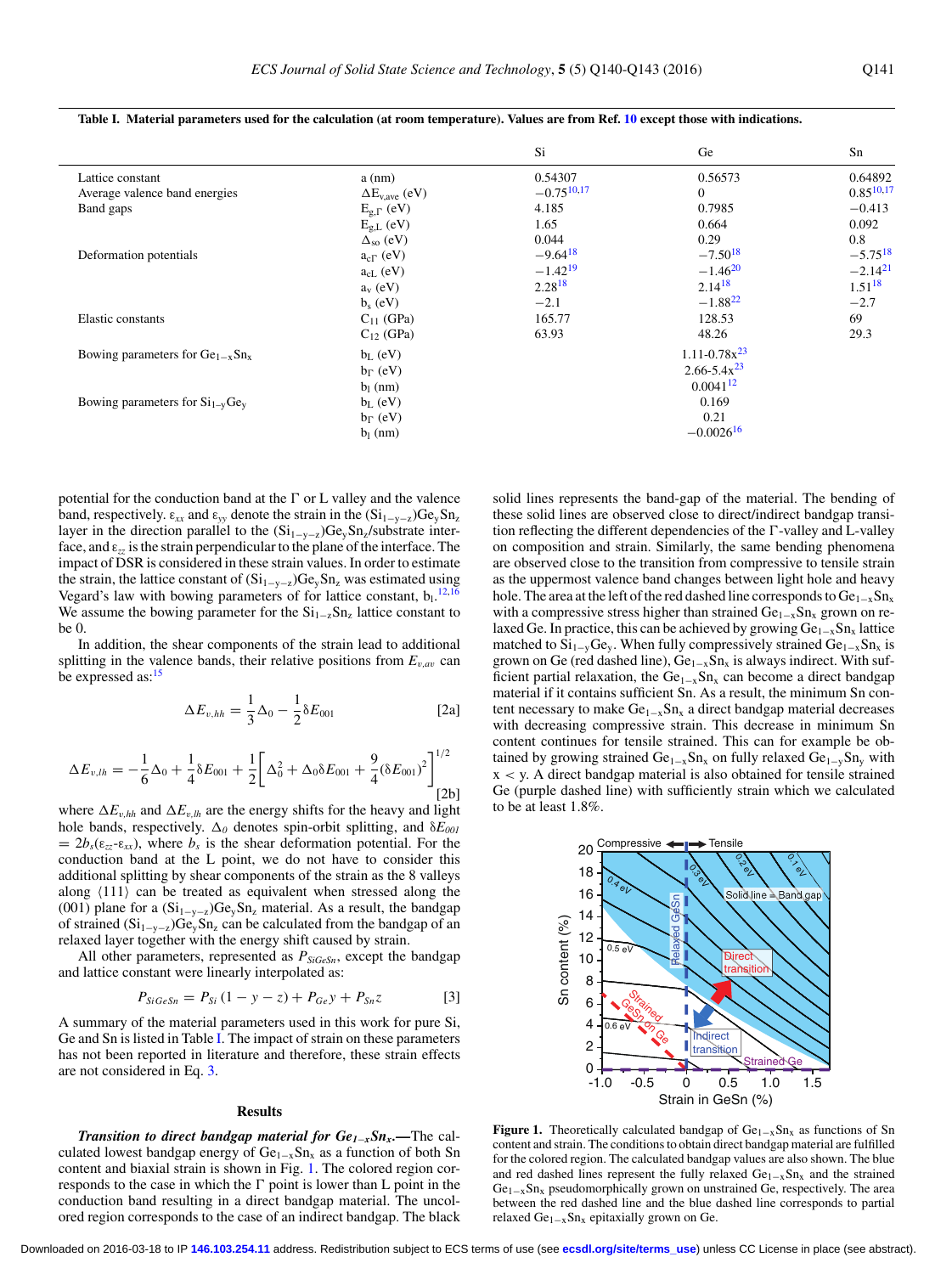<span id="page-2-0"></span>

**Figure 2.** Required Sn content in an SRB to enable the deposition of a direct bandgap  $Ge_{1-x}Sn_x$  layer on top of it as a function of the Sn content in the active  $\hat{Ge}_{1-x}$ Sn<sub>x</sub> layer and for SRBs with different degrees of strain relaxation.

*Required Sn in the SRB*.—Fully strained Ge<sub>1-x</sub>Sn<sub>x</sub> on an appropriate buffer layer can suppress the introduction of additional dislocations by strain relaxation. For a given Sn content in the active  $Ge<sub>1-x</sub>Sn<sub>x</sub>$  layer, the minimum amount of strain required to obtain a direct bandgap is given by the calculation results summarized in Fig. [1.](#page-1-2) The assumption of a pseudomorphically grown active  $Ge<sub>1-x</sub>Sn<sub>x</sub>$  layer on top of the SRB allows us to estimate the required lattice constant in the SRB layer as a function of the Sn content in the active layer to realize the required strain with the constraint of  $E_{cL} = E_{c}$  (boundary between colored and uncolored region in Fig. [1\)](#page-1-2). The red curve in Fig. [2](#page-2-0) shows the required Sn content for a fully relaxed Ge<sub>1−y</sub>Sn<sub>y</sub> SRB. In practice it is difficult to realize a fully relaxed SRB layer.<sup>11–[13](#page-3-11)</sup> Therefore, we performed the same exercise for partially relaxed SRBs (Green and blue curves in Fig. [2\)](#page-2-0). Independent of the DSR of the SRB, the required Sn content in the Ge1−ySny SRB shows a minimum for a Sn content around 10% in active Ge<sub>1-x</sub>Sn<sub>x</sub>. Because of the low Sn solubility limit, it is recommended to keep the implemented Sn content as low as possible. A fully relaxed SRB should contain at least 7.48% Sn. The required Sn concentration in the SRB increases with decreasing DSR in order to maintain the lattice constant (Fig. [2\)](#page-2-0). E.g. if the SRB is only 80% relaxed we calculated the minimal required Sn concentration in the SRB to obtain a direct bandgap in the active layer to be 9.36%.

*Band offsets.—*In addition to having a direct bandgap material, carrier confinement in the gain medium is another important parameter that needs to be taken into account. The band offset between the buffer layer and the active medium, which determines the carrier confinement under electrical or optical pumping, has to be at least 26 meV, equal to the thermal energy, for both the conduction and the valence band. As a result, for any carrier confinement, the difference between the bandgap of the SRB,  $Eg_{SRB}$ , and that of the active medium,  $Eg_{active}$ , must be at least 52 meV. First, the band-offset without any electrical bias will be considered. Next, we will proceed with devices under bias where the position of the fermi-energy determined by impurity doping.

The addition of Si, which has a larger bandgap compared to Ge and Sn (Table [I\)](#page-1-0), into the SRB increases  $E_{SSRB}$ . This enables tuning of the band-offset between the buffer layer and the active medium. In order to maintain the  $Si_{1-y-z}Ge_ySn_z$  SRB's lattice constant to the required value as calculated in Fig. [2,](#page-2-0) the Si content in SRB must follow the relation;

$$
a_{Ge} (1 - Si\% - Sn\%) + a_{Si} Si\% + a_{Sn} Sn\% = a_{Ge} (1 - A) + a_{Sn} A
$$

<span id="page-2-1"></span>
$$
\Rightarrow Si\% = \frac{a_{Ge} - a_{Sn}}{a_{Si} - a_{Ge}} (Sn\% - A) = 3.67 (Sn\% - A)
$$
 [4]

where *Sn%* denotes Sn the content in the Si<sub>1−y−z</sub>Ge<sub>y</sub>Sn<sub>z</sub> SRB, "*A*" denotes the required Sn content when  $Ge_{1-y}Sn_y$  is used as SRB (Fig. [2\)](#page-2-0). The Sn content in the  $Si_{1-y-z}Ge_ySn_z$  SRB has to be larger than the "*A*". The "*A*" value is a function of Sn content in the active layer as shown in Fig. [2.](#page-2-0) Here, bowing parameters for the lattice constant are assumed not to be included in Eq. [4](#page-2-1) as the effect in Si% is almost ignorable. According to Eq. [4,](#page-2-1) the required Si content to maintain the lattice constant of the SRB decreases with decreasing DSR as "*A*" increases.

The (*EgSRB*-*Egactive*)/2 values for different DSR in the SRB are calculated as function of the Sn content in the active  $Ge<sub>1-x</sub>Sn<sub>x</sub>$  layer and in the  $Si_{1-y-z}Ge_ySn_z$  SRB, respectively (Fig. [3\)](#page-2-2). If the Sn content exceeds 8%, the bandgap of the active Ge<sub>1−x</sub>Sn<sub>x</sub> layer strongly decreases with increasing Sn content as can be seen in Fig [1.](#page-1-2) This results are reflected in Fig. [3.](#page-2-2) When the Sn content in the active region exceeds 8%, the required Si content in SRB becomes less. Eventually, a fully relaxed  $Ge_{0.92}Sn_{0.08}$  (without Si) SRB can realize 26 meV offsets if it is combined with a compressively strained  $Ge<sub>0.86</sub>Sn<sub>0.14</sub>$  active layer pseudomorphically grown on the SRB.

Assuming the DSR of the SRB to be 100% (Fig. [3a\)](#page-2-2), pure Ge grown on  $Si_{1-y-z}Ge_ySn_z$  SRB requires at least 14% Sn and 10% Si to obtain direct bandgap material with sufficiently high conduction and valence band offsets ( $>26$  meV). With decreasing DSR of the SRB, a higher Sn content is required to maintain the band offsets. The window which offers confinement decreases with decreasing DSR. However, even for a DSR of the SRB as low as 80% (Fig. [3c\)](#page-2-2), we expect a direct bandgap material with sufficiently high band offsets for a fully strained active Ge<sub>1−x</sub>Sn<sub>x</sub> layer with 8% Sn grown on a Si<sub>1−y−z</sub>Ge<sub>y</sub>Sn<sub>z</sub> SRB with 12.5% Si and 13% Sn).

<span id="page-2-2"></span>

**Figure 3.** Theoretically calculated energy bandgap difference between the fully strained Ge<sub>1−x</sub>Sn<sub>x</sub> active layer epitaxially grown on a strain relaxed Si<sub>1−y−z</sub>Ge<sub>y</sub>Sn<sub>z</sub> SRB, (Eg<sub>SRB</sub>-Eg<sub>active</sub>)/2. DSR in the SRB ranging from 80% to 100% are considered. Si contents in SRB calculated from Eq. [4](#page-2-1) are shown as solid curves with 5% step.

Downloaded on 2016-03-18 to IP **146.103.254.11** address. Redistribution subject to ECS terms of use (see **[ecsdl.org/site/terms\\_use](http://ecsdl.org/site/terms_use)**) unless CC License in place (see abstract).